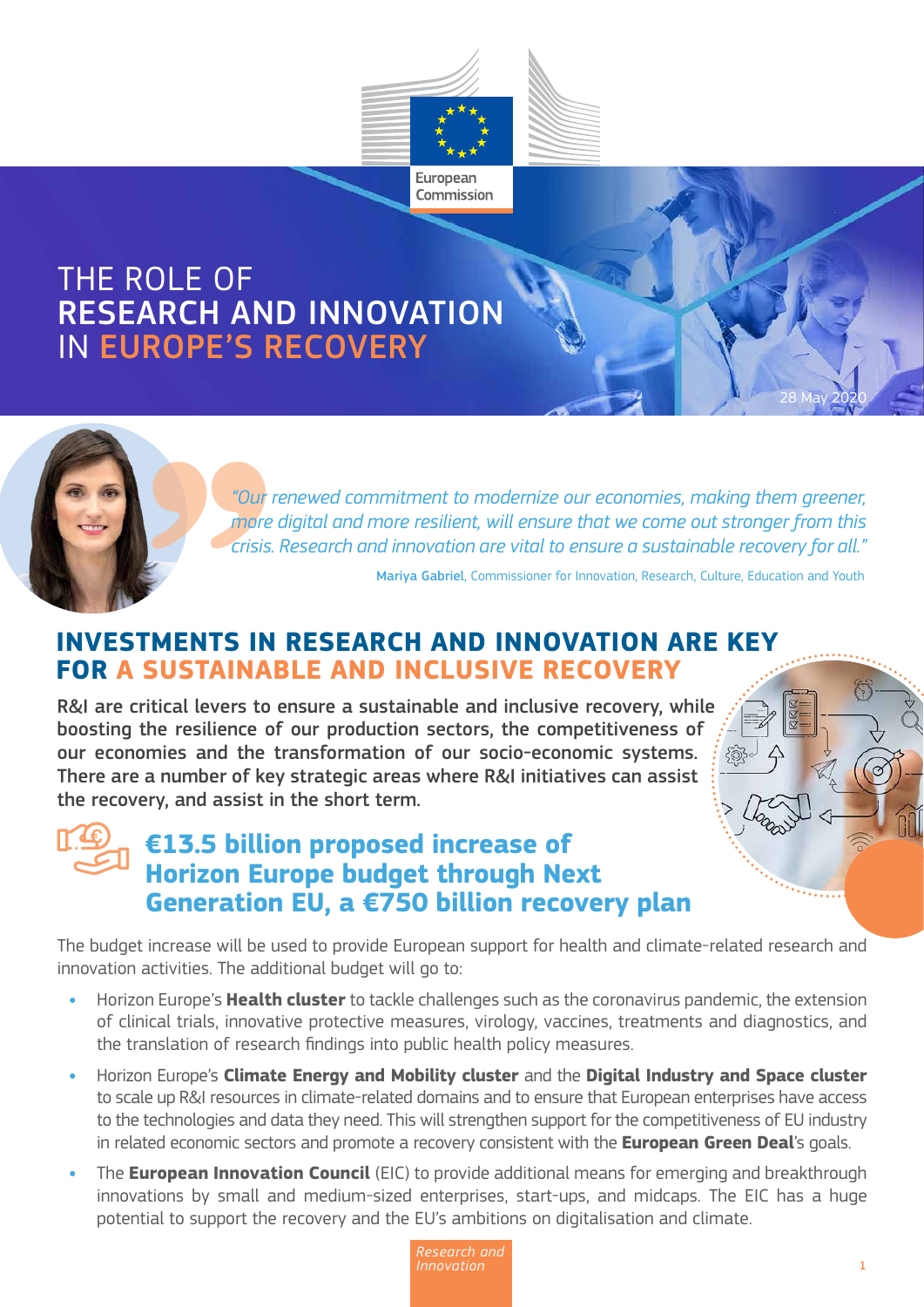# **R&I boosts the EU's productivity, jobs and global competitiveness**

- **•** Research and innovation investment is a critical driver of productivity, economic growth, and for maintaining the EU's global competitiveness. **Public investments** in R&I should be prioritised.
- **•** Investments in high growth, research and innovation driven SMEs (including startups) and midcaps are critical for the recovery. **EU financial instruments** enhance solidarity across Member States, strengthen value chains, protect technological sovereignty and support social innovation.



of **EU productivity growth** over the last decades has been **driven by R&I investments**



**Estimated leverage effect** of each euro invested in R&I at EU level





## **R&I accelerates the digital and ecological transformation of our societies**

- **•** Horizon 2020 is already testing solutions to decarbonise critical sectors, including maritime, aviation and construction. **Horizon Europe**'s powerful instruments and innovative governance will even stronger support the necessary systemic changes to ensure a truly transformative societal and economic recovery and a strengthened resilience of production sectors.
- **•** Horizon Europe's **missions** are an effective instrument for COVID-19 recovery as they deliver a public good through a systemic approach. They bring together all relevant policies and instruments, and include investment strategies that crowd-in Member State and private investments. All mission areas have direct links to the sectors most hit by the crisis (e.g. healthcare, agriculture, tourism, mobility) and need EU action to mitigate social and economic impacts.
- **•** Horizon Europe's new wave of **European Partnerships** ensure long term strategic cooperation between public and private actors along agreed agendas and cover critical areas such as energy, transport, biodiversity, health, food and circularity.





**35%**  Horizon Europe spending target on tackling **climate change**



**€1.5 billion** mobilised under Horizon 2020 (2018-2020 period) for **Artificial Intelligence** research